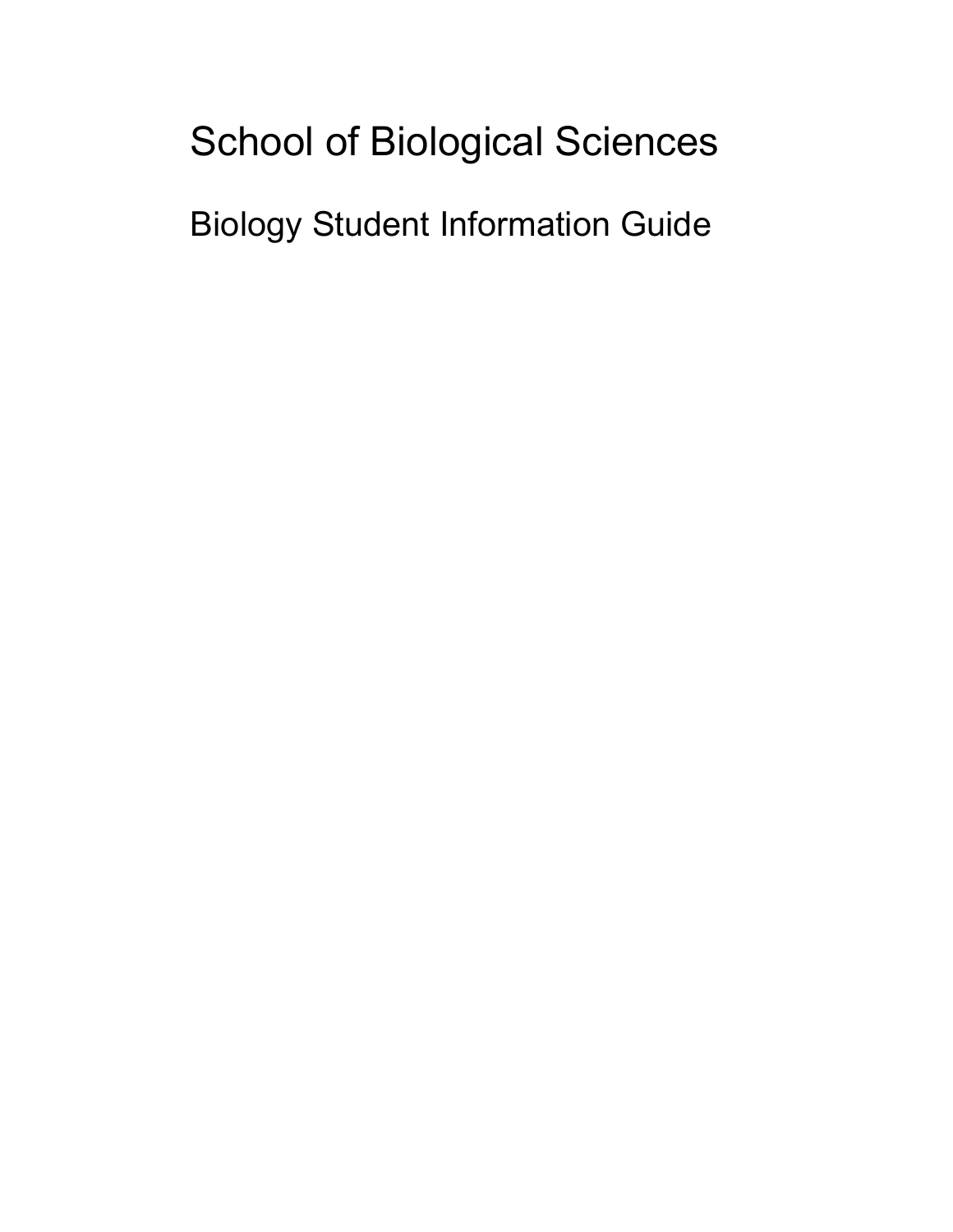## TABLE OF CONTENTS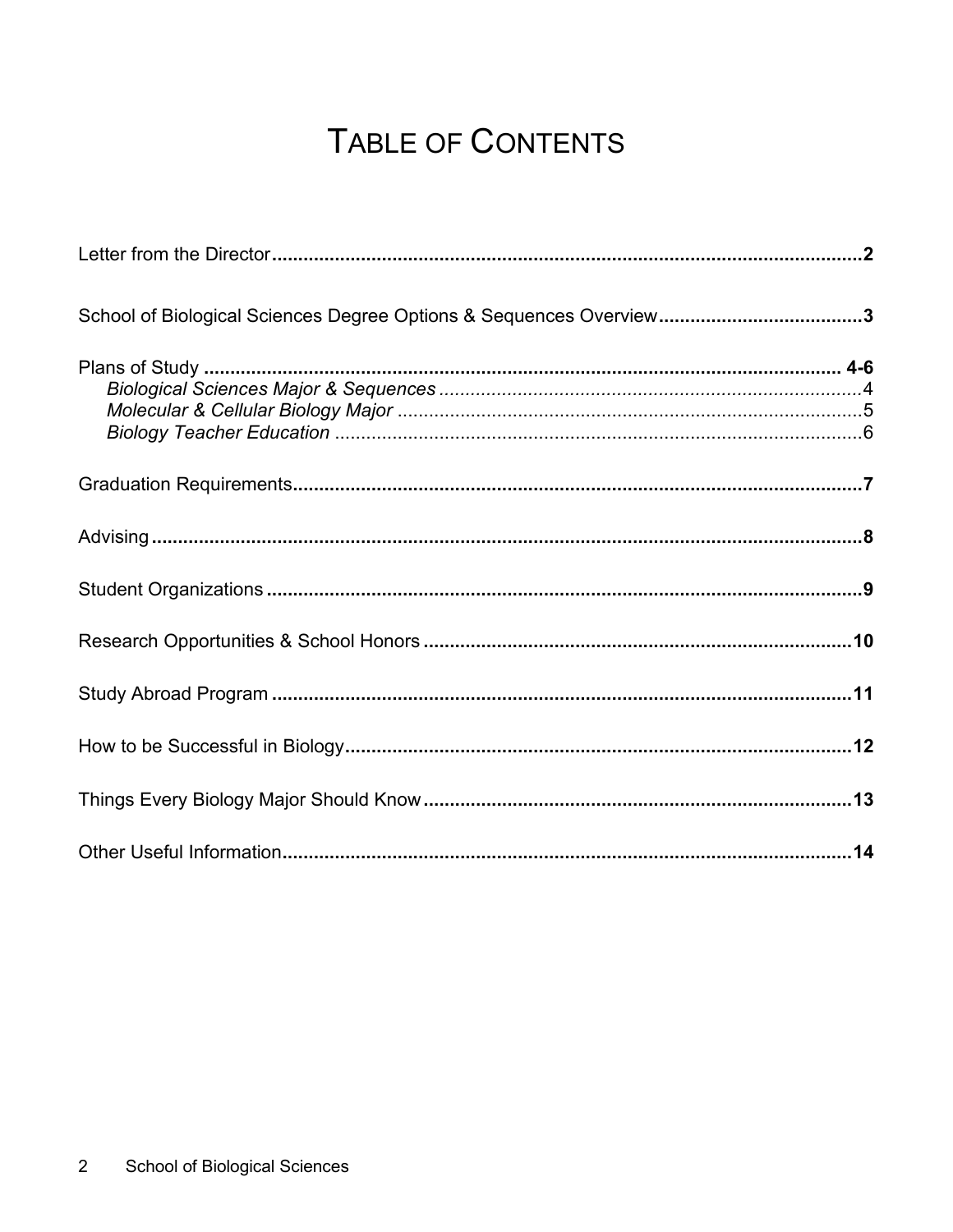## Letter from the Director

Dear Biological Sciences Major,

Welcome to Illinois State University and our School! You have chosen a challenging and rewarding major that will increase your understanding and appreciation of the living world. To do this, the major combines biology, chemistry, physics, and math to provide a strong and thorough scientific foundation. Our program is structured to provide you with a broad knowledge of many areas, while at the same time allowing you to take elective course work in a specific field of your choice. We have developed several focused areas of study for students who wish to pursue a particular sub-discipline (*Majors in Molecular & Cellular Biology and Biology Teacher Education*; *Sequences in Conservation Biology; Physiology, Neuroscience*, *& Behavior*; *Plant Biology*; and *Zoology*). For students interested in exploring the breadth of biology, we offer a *General Biology* sequence as well.

The School of Biological Sciences is proud of our expert faculty who are dedicated to helping you achieve success here at ISU and in your future careers. We currently have over 25 faculty in our School, including four Distinguished Professors. The majority of the faculty run nationally and internationally recognized active research laboratories. This means that course materials taught by faculty are kept current and informed by ongoing research conducted at ISU and across the world. Additionally, it offers opportunities for undergraduate students, such as yourself, to gain valuable research experience. Faculty research interests are diverse, allowing you the opportunity to investigate questions in biochemistry, molecular biology, cell biology, physiology, neuroscience, behavior, ecology, evolution, and conservation biology. To learn more about our faculty and their research interests, or undergraduate research opportunities, please visit the School of Biological Sciences website [\(biology.illinoisstate.edu\)](http://www.biology.illinoisstate.edu/). We hope you will take the time to participate in a faculty led research project for at least one semester at ISU, as there is no better way to learn science than to do science.

We encourage you to get involved in School sponsored activities outside of regular courses, such as School seminars and the Biological Sciences Student Association. A list of such activities can be found on our website and announcements are made throughout the year. During your time at ISU, also consider participating in a study abroad experience, which is a great way to expand your intellectual horizons. We currently offer one study abroad course, Rainforest Ecology, taught by faculty within the School, or search other study abroad opportunities by visiting the Office of International Studies.

Your decision to become a member of the School of Biological Sciences has given you the opportunity to explore a diverse and exciting range of coursework, to engage in rigorous and rewarding undergraduate research experiences, and to get to know other members of the School through course-related and extra-curricular experiences. We are glad that you are joining us, and we look forward to getting to know you as you begin your studies with us.

Sincerely,

Parl & S. Pol

Rachel M. Bowden Director, School of Biological Sciences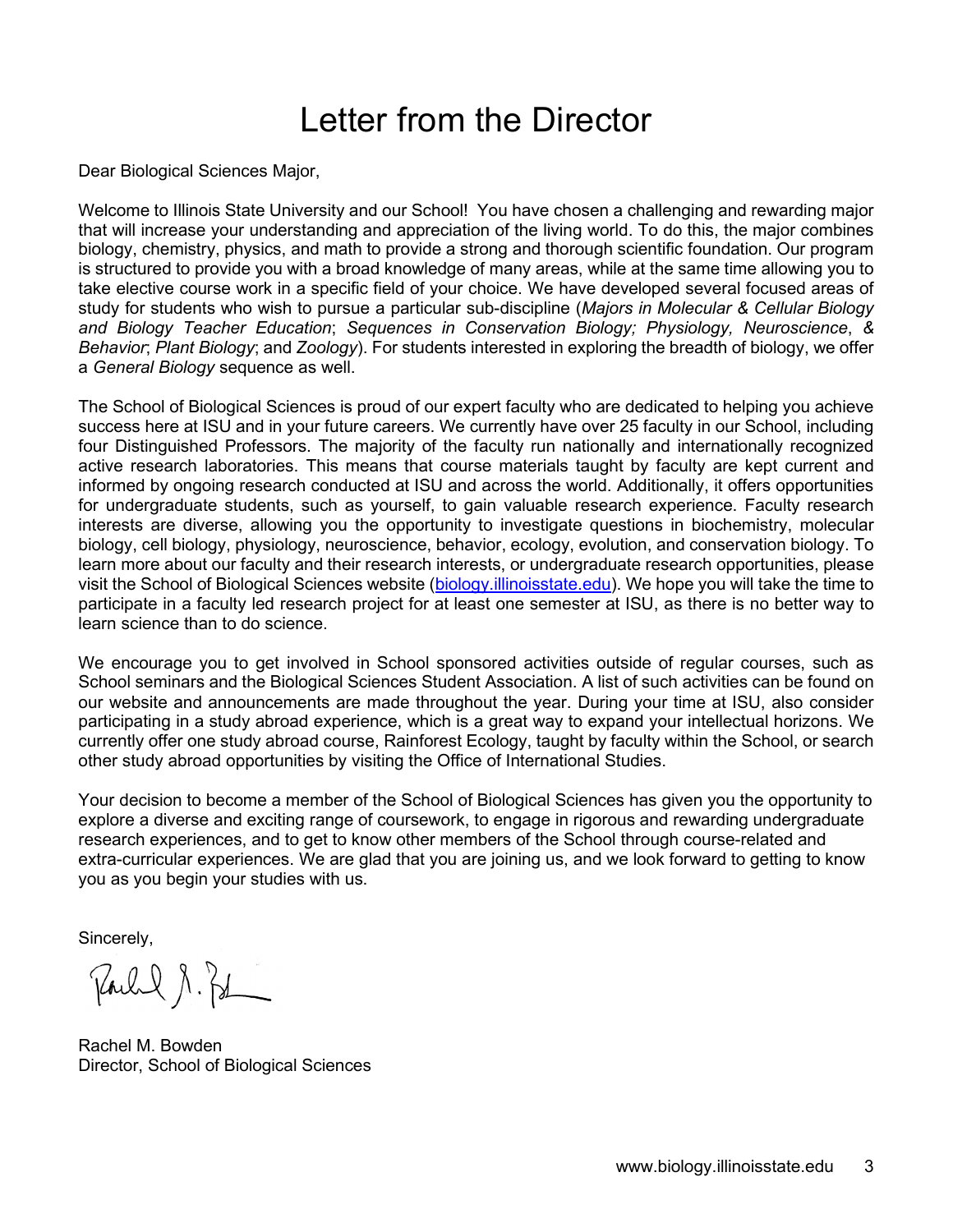# SCHOOL OF BIOLOGICAL SCIENCES DEGREE OPTIONS

We off three Bachelor of Science undergraduate degree programs.

**1)** The major in *Biological Sciences* includes the choice of five possible sequences, allowing students to specialize in a particular area, or choose a general sequence. Any of these sequences could lead to graduate (MS, PhD) or professional school (e.g. medical, dental, or veterinary school).

## BIOLOGICAL SCIENCES MAJOR FIVE SEQUENCES

#### **GENERAL BIOLOGY SEQUENCE**

- Prepares students for a diverse array of careers in the
- biological sciences. • Students can tailor the degree to match their interests and professional goals.

#### **CONSERVATION BIOLOGY SEQUENCE**

• Prepares students for careers related to the conservation and restoration of natural ecosystems and their organisms. Entry level positions in conservation, and/or graduate study.

PHYSIOLOGY, NEUROSCIENCE & **BEHAVIOR SEQUENCE** 

• Prepares students for careers that involve basic scientific and applied aspects of behavior, physiology and neuroscience.

#### PLANT BIOLOGY **SEQUENCE**

• Prepares students for a career in industries, the government, and nonprofit organizations working with plants.

## ZOOLOGY

- **SEQUENCE**
- Prepares students for careers that involve working with animals of any kind. Zoology will also prepare students for graduate study, or professional school (additional coursework required).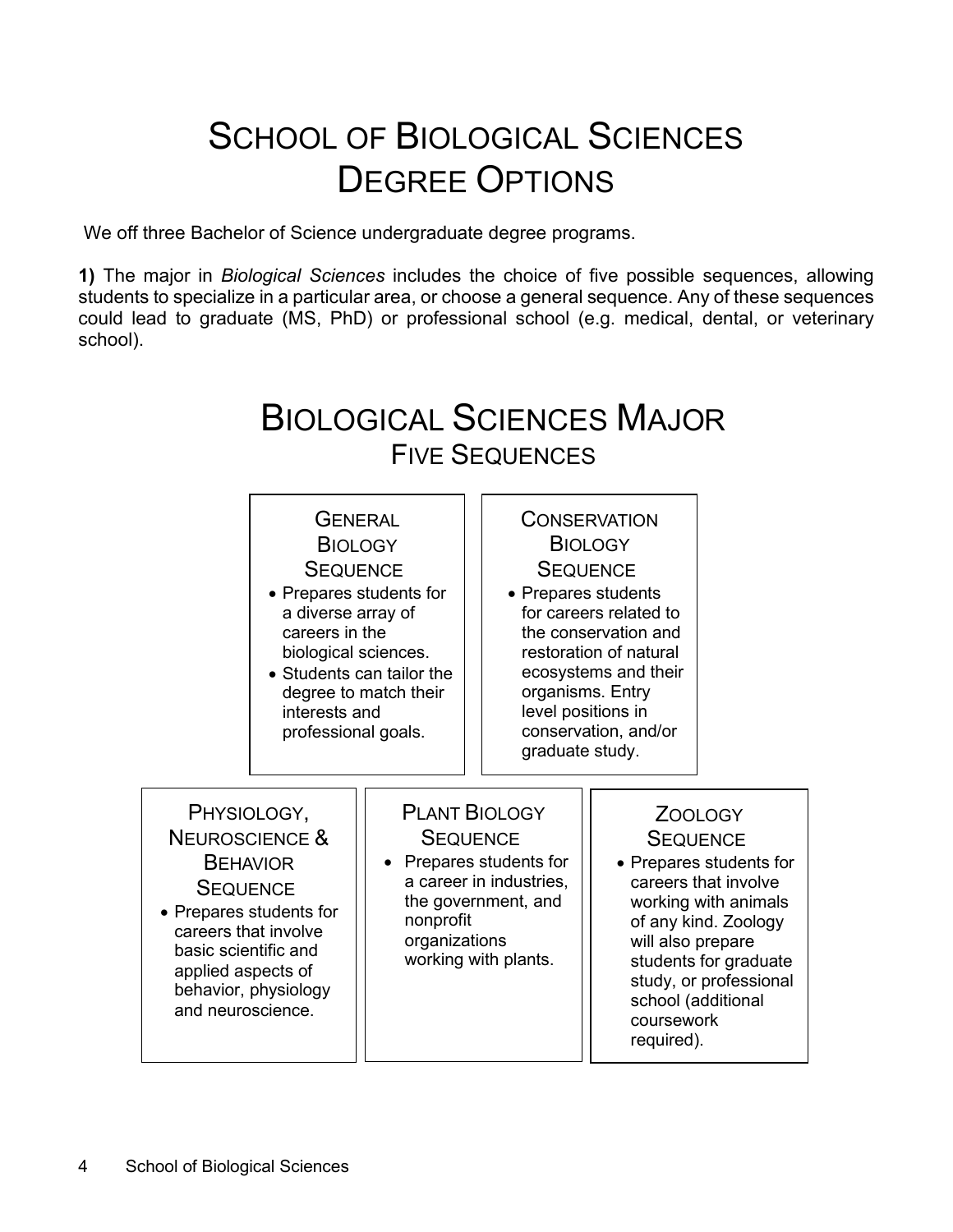### BASIC 4-YEAR PLAN FOR THE BIOLOGICAL SCIENCES MAJOR (ALL SEQUENCES)

| $1st$ year | <i><b><i>*</i>BSC 197</b></i><br><b>CHE 140</b><br>*MAT<br><b>ENG 101 or COM 110</b> | <i><b><i>*</i>BSC 196</b></i><br><b>CHE 141</b><br>*MAT<br><b>ENG 101 or COM 110</b> | Notes:                                                                            |
|------------|--------------------------------------------------------------------------------------|--------------------------------------------------------------------------------------|-----------------------------------------------------------------------------------|
| $2nd$ year | <b>BSC 204</b><br><b>Sequence Core Class</b>                                         | <b>Sequence Core Class</b><br>CHE 220 or 230/231                                     | 1. Students<br>can opt for<br>one semester<br>of general<br>chemistry --          |
| 3rd year   | <b>Sequence Core Class</b><br>or Sequence Electives<br>PHY 105 or 108                | Sequence Core Class or<br><b>Sequence Electives</b>                                  | CHE 110/112.<br>2. If students<br>choose to take<br>CHE 110/112,<br>they are only |
| $4th$ year | <b>Sequence Electives</b>                                                            | <b>Sequence Electives</b>                                                            | eligible to take<br><b>CHE 220.</b>                                               |

MATH OPTIONS:

- 1. MAT 120 and 121
- 2. MAT 120 and PSY 138 or ECO 138
- 3. MAT 145 and PSY 138 or ECO 138
- 4. MAT 145 and 146

MAJOR/SEQUENCE REQUIREMENTS:

1. Completion of at least 37-40 hours of BSC coursework including BSC #196, #197, and 204; includes 16 hours of elective-2 must be BSC lab.

REQUIREMENT FOR GRADUATION (FOREIGN LANGUAGE):

Three years of high school foreign language credit or completion of LAN 112 with a C or better.

PROFESSIONAL SCHOOL:

Students interested in pursuing professional degrees (e.g., medicine, dentistry, physician assistant, optometry, pharmacy, occupational therapy, or physical therapy) should meet with the Pre-Health advisor.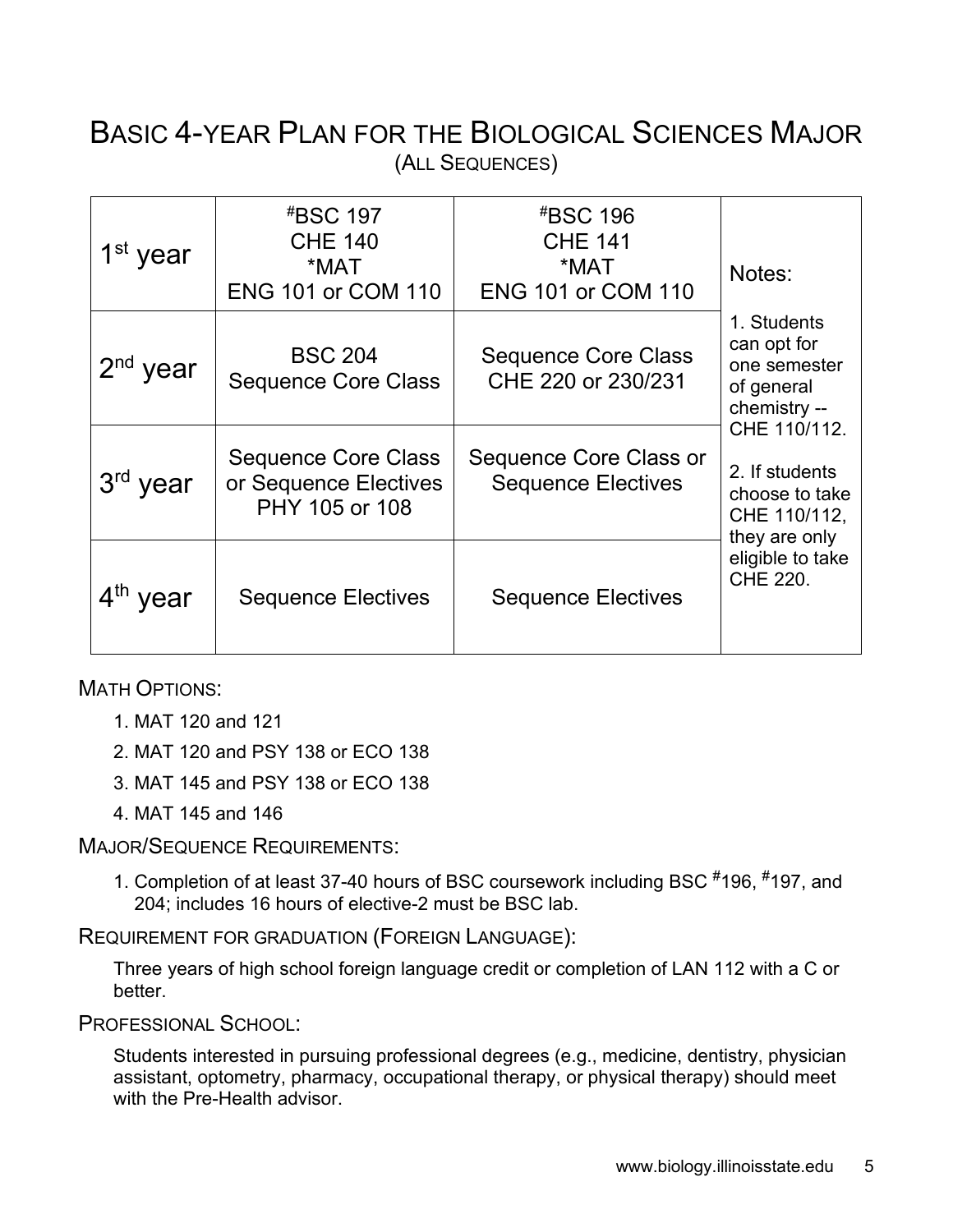**2)** The major in *Molecular and Cellular Biology* (MCB) is designed for students interested in the molecular sciences. Coursework for this degree differs from the Biological Sciences major because it is focused on macromolecules, cells, genetics, and the chemistry of living systems.

### BASIC 4-YEAR PLAN FOR THE MOLECULAR & CELLULAR BIOLOGY MAJOR

| 1 <sup>st</sup> year      | <i><b><i>*</i>BSC 197</b></i><br><b>CHE 140</b><br><b>MAT 145</b><br><b>ENG 101 or COM 110</b> | <b><i>#BSC 196</i></b><br><b>CHE 141</b><br>*MAT<br><b>ENG 101 or COM 110</b> |
|---------------------------|------------------------------------------------------------------------------------------------|-------------------------------------------------------------------------------|
| $2nd$ year                | <b>BSC 204</b><br>CHE 230/231<br><b>PHY 108</b>                                                | <b>BSC 219</b><br>CHE 232/233<br><b>PHY 109</b>                               |
| 3rd year                  | <i><b><i><b>ABSC Lab Elective</b></i></b></i><br><b>BSC Elective</b>                           | <i><b><i>*</i>BSC 260</b></i><br>CHE 242 or 342<br><b>BSC Elective</b>        |
| $4^{\mathsf{th}}$<br>year | <b>BSC 350</b><br><b>300-level MCB Elective</b>                                                | <b>300-level MCB Elective</b><br><b><i>#BSC Lab Elective</i></b>              |

MATH OPTIONS:

- 1. MAT 146
- 2. PSY 138 or ECO 138

MAJOR REQUIREMENTS:

- 1. Completion of 37 hours of BSC coursework.
- 2. Completion of five BSC courses with laboratories  $(^{\#})$ .
- 3. 15 hours of MCB elective. Pass at least two 3-credit hour courses at the 300-level (excluding BSC 398).

REQUIREMENT FOR GRADUATION (FOREIGN LANGUAGE):

Three years of high school foreign language credit or completion of LAN 112 with a C or better.

PROFESSIONAL SCHOOL:

Students interested in pursuing professional degrees (e.g., medicine, dentistry, physician assistant, optometry, pharmacy, occupational therapy, or physical therapy) should meet with the Pre-Health advisor

6 School of Biological Sciences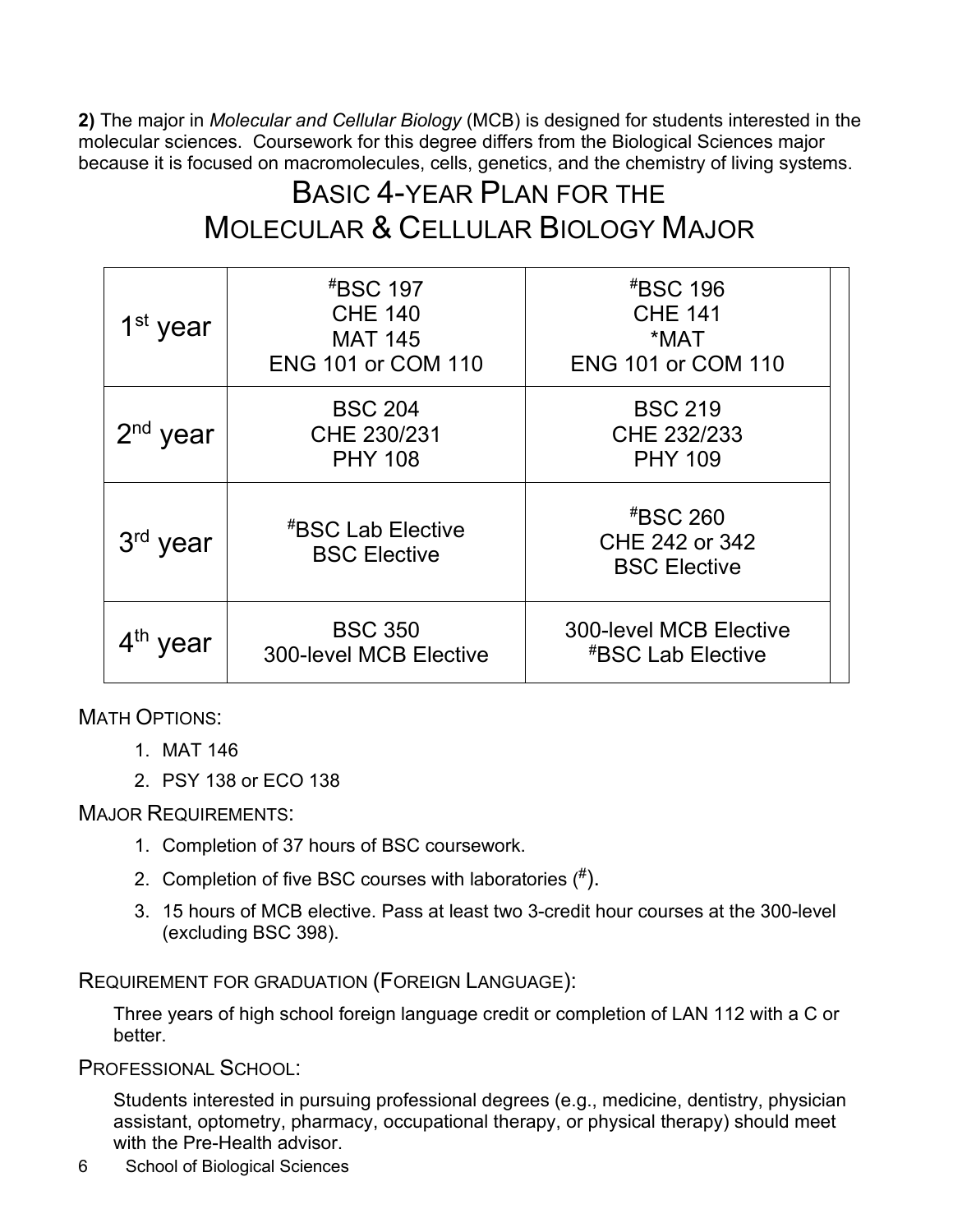**3)** The major in *Biology Teacher Education* (BTE) prepares students for careers in secondary education. Student teaching in a secondary school is a requirement of this major.

### RECOMMENDED 4-YEAR PLAN FOR THE BIOLOGY TEACHER EDUCATION MAJOR

| 1 <sup>st</sup> year | <i><b><i>*</i>BSC 197</b></i><br><b>CHE 140</b><br>MAT 120 or 145<br><b>ENG 101 or COM 110</b>                                        | <b><i>#BSC 196</i></b><br><b>CHE 141</b><br><b>PSY 110</b><br><b>ENG 101 or COM 110</b>                 |
|----------------------|---------------------------------------------------------------------------------------------------------------------------------------|---------------------------------------------------------------------------------------------------------|
| $2nd$ year           | <b>BSC 161</b><br><b><i>#BSC 201</i></b><br><b>BSC 204</b><br><b>PSY 215</b><br><i>*Statistics</i>                                    | <b>BSC 203</b><br>**TCH 212<br>GEO 102 or 202<br>PHY 105 or 108<br><b>Apply to Professional Studies</b> |
| 3rd year             | <b>BSC 219</b><br><b>PHY 208</b><br>***TCH 216<br><b>Apply for Student Teaching</b>                                                   | <b><i>#BSC 220</i></b><br><b><i>#BSC 231</i></b><br>EAF 228 or 231 or 235<br>***TCH 219                 |
| $4th$ year           | <b>BSC 305</b><br><b>BSC 307</b><br><b>BSC Elective</b><br><b>SED 344</b><br><b>Apply for Admission to</b><br><b>Student Teaching</b> | <b>BSC 302</b><br><b>Student Teaching</b>                                                               |

\* Statistics: PSY 138, ECO 138, or MQM 100

\*\* Student must have 2.5 GPA for admission to course

\*\*\* Student must be admitted to professional studies prior to course registration

#### SEQUENCE REQUIREMENTS:

- 1. Completion of 38 hours of BSC coursework.
- 2. Required core courses (# = laboratory courses): BSC 161, #196, # 197, #201, 203, 204, 219, #220, #231, 302, 305 and 307.
- 3. Completion of 5 hours of electives
- 4. Completion of all science, math, and education courses with a C or better.
- 5. Students must pass the edTPA during student teaching.

#### REQUIREMENT FOR GRADUATION (FOREIGN LANGUAGE):

Three years of high school foreign language credit or completion of LAN 112 with a C or better.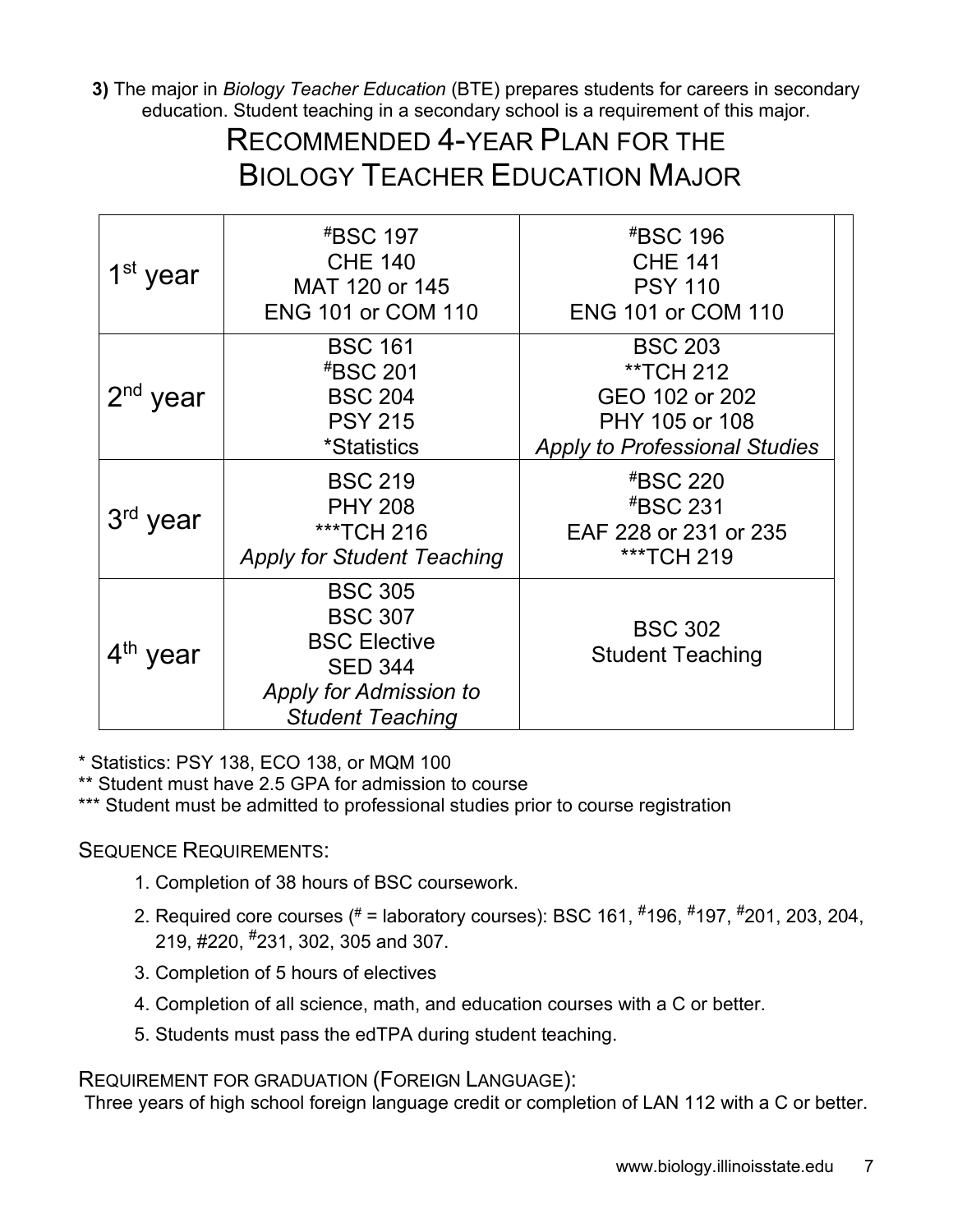### ILLINOIS STATE UNIVERSITY AND COLLEGE OF ARTS AND SCIENCES GRADUATION REQUIREMENTS

- Complete 120 credits to graduate
- 42 of those credits are at the 200 or 300 (junior/senior) level
- Proficient in a foreign language through the second semester of the first year (unless you had three years in high school)
- Global Study- Amali designated course
- General Education Requirements
- Biology Majors are exempt from the SMT requirement
- 2.0 in Major and Overall GPA needed to graduate
- You can access an on-line catalog that contains the courses that you can take for your general education requirements and your global studies requirement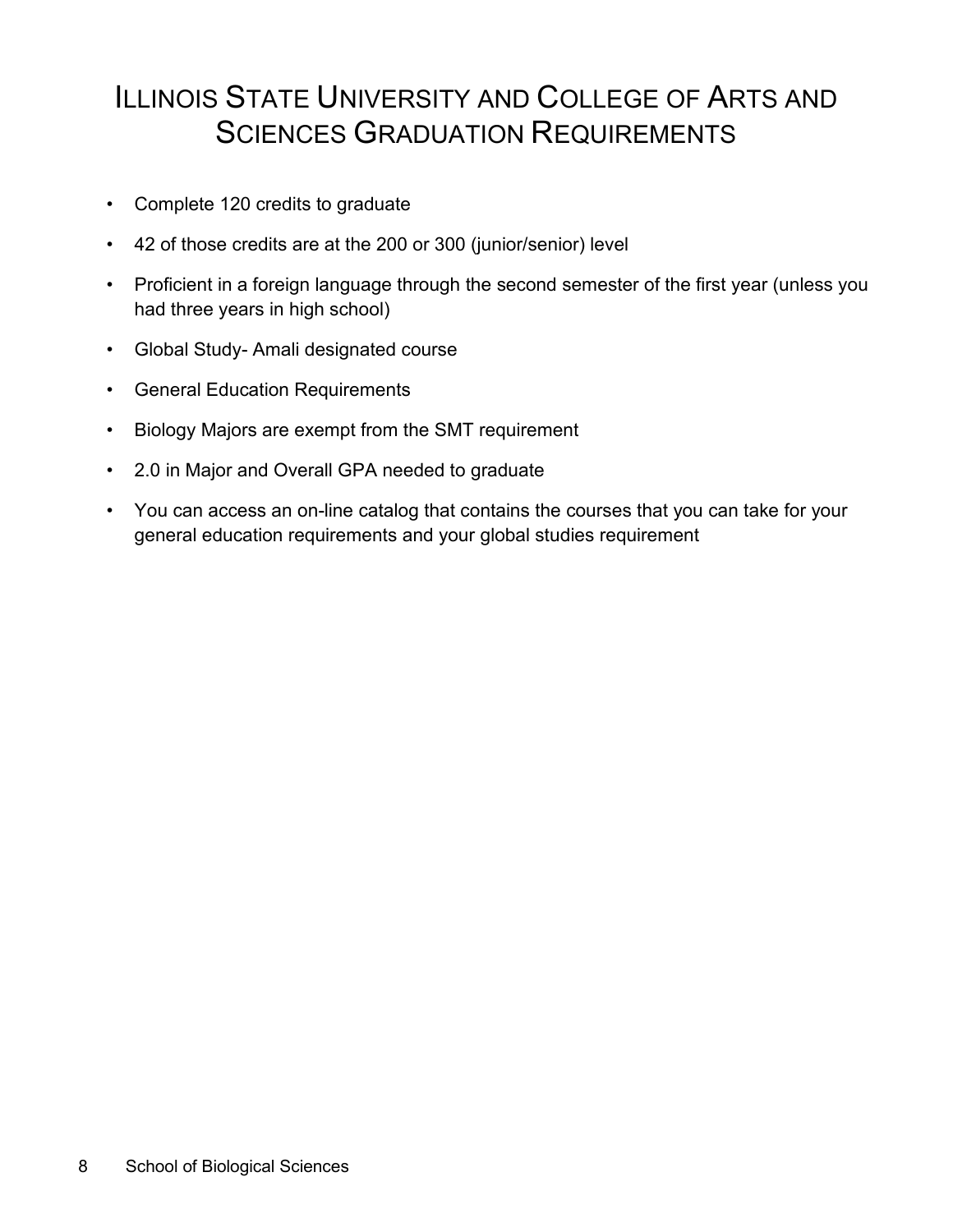### SCHOOL OF BIOLOGICAL SCIENCES ADVISING

Students who have earned less than 24 credit hours will be advised in University College's Academic Advising Center, located in Fell Hall, Room 304. They can be reached at 309.438.7604. *You will have a University College Advisor assigned to you during Preview.* 

Once you have earned 24 credit hours, you will meet with your Departmental Advisor.

If you are a **Biological Sciences** major, or a **Molecular & Cellular Biology** major, and you are not Pre-Health, your Advisor is **Raz Steward**. To set up an appointment with Raz Steward, you can visit the following website to view Raz's appointment calendar: https://appointments.illinoisstate.edu/ramonline/BookAppt?AG=305

If you are pursuing a **Pre Health professions pathway** (e.g., medicine, dentistry, physician assistant, optometry, pharmacy, occupational therapy, or physical therapy) your advisor is **Jeff B. Helms.** <https://appointments.illinoisstate.edu/ramonline/BookAppt?AG=1135>

If you are participating in the **Biology Teacher Education** sequence, your Advisor is **Margaret Parker**. To set up a registration check/advising appointment, you can visit the following website to view Margaret's appointment calendar: <https://appointments.illinoisstate.edu/ramonline/BookAppt?AG=338>

#### ADVISOR RESPONSIBILITIES

As Advisors, we are able to do the following:

- 1. Clarify and explain degree requirements.
- 2. Create plans of study based on your educational and professional goals.
- 3. Assist you with changes in study plans.
- 4. Explore scheduling or other problems and make suggestions or referrals when necessary.

#### STUDENT RESPONSIBILITIES

- 1. As majors, we expect you to **be prepared** for advising appointments by having reviewed your plan of study and making a list of important questions.
- 2. As Advisors, we have many responsibilities so we are better at advising when we plan on a student's arrival rather than having students drop-in. Schedule an appointment.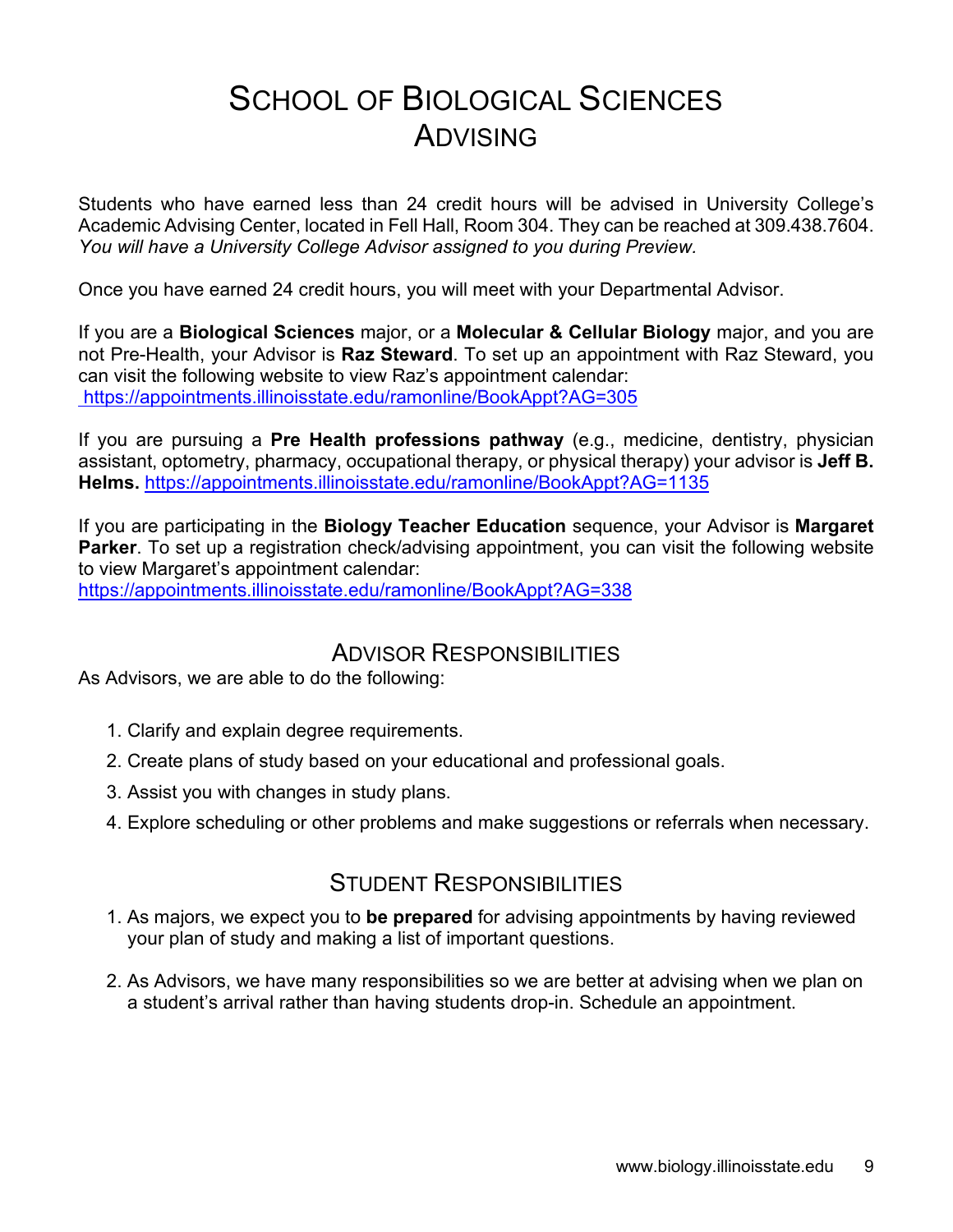# SCHOOL OF BIOLOGICAL SCIENCES STUDENT ORGANIZATIONS

#### **BIOLOGICAL SCIENCES STUDENT ORGANIZATION (BSSA)**

The goal of BSSA is to provide an intellectual and social network for undergraduate students interested in the many fields of Biological Sciences. We provide information about resources at ISU such as internships and research opportunities for students, to help students with career decisions by sponsoring activities such as field trips and panel presentations and to recognize biology-related achievements of Biological Sciences majors. BSSA also organizes laboratory tours and sponsors an annual research symposium. We also work with the campus and local community to increase public awareness of Biological Sciences.

#### **PHI SIGMA BIOLOGICAL HONOR SOCIETY**

Phi Sigma is a national society that was founded in March 1915 at Ohio State University to promote academic achievement and research in the biological sciences. Phi Sigma is the only nationally recognized honor society for both undergraduates and graduates in Biological Sciences. On the campus of Illinois State University the Phi Sigma Biological Science Honors Society is represented by the Beta Lambda Chapter (a registered student organization), which was founded in 1966. Phi Sigma is devoted to the promotion of scholarship and research in the Biological Sciences. To this end, the Beta Lambda Chapter of Phi Sigma works closely with the School of Biological Science and is a sponsor of the weekly school seminar series, and the annual research symposium. The Beta Lambda Chapter of Phi Sigma also holds an annual grant competition to provide research funds to both graduate and undergraduate students.

#### **SIGMA XI**

Undergraduate students can be nominated to Sigma Xi, the Scientific Research Society. This is a national, non-profit organization with more than 70,000 members. Sigma Xi sponsors a variety of programs supporting honor in science and engineering, science education, science policy and the public understanding of science.

For more information on student organizations visit: **<http://biology.illinoisstate.edu/studentOrganizations/>**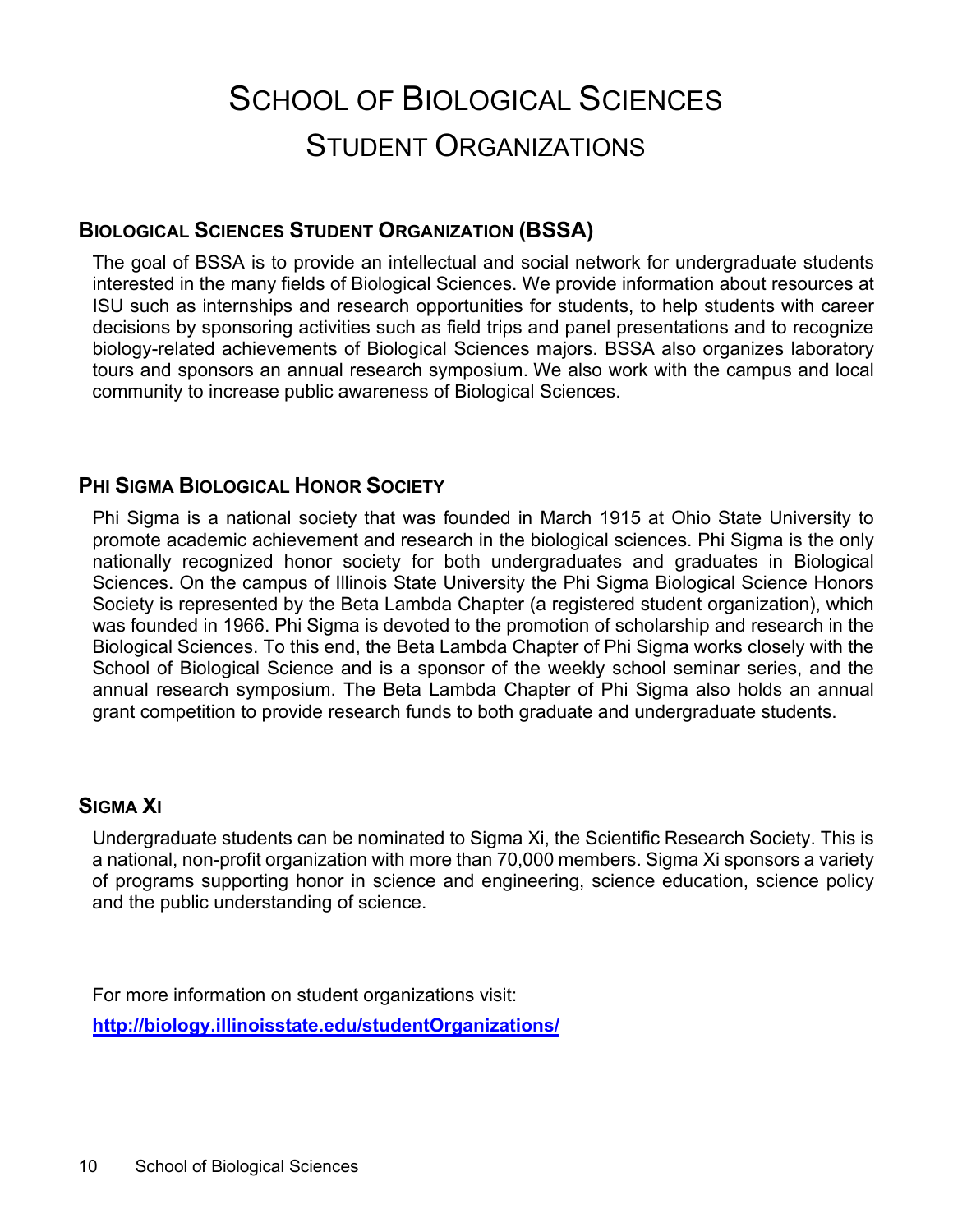## SCHOOL OF BIOLOGICAL SCIENCES RESEARCH OPPORTUNITIES & STUDY ABROAD

#### **RESEARCH OPPORTUNITIES**

As a student in the School of Biological Sciences at Illinois State University, you have a number of opportunities to further your education outside of the classroom! One of those ways is by participating in a research project and we encourage you to participate for at least one semester during your time at ISU.

- Research can help you decide about a future career, particularly if you aren't sure what area of biology you are interested in. You can try working in several different laboratories to see what you like best!
- Working on a research project is a valuable experience for your resume or applications to professional/graduate schools. It shows that you put extra effort into your education beyond what was required to graduate. It also gives you hands-on experience!
- A research project puts you in contact with professors, graduate students, and other undergraduate students. Most faculty members mentor a small number of students in their laboratory, so you can get to know your professors while gaining valuable skills.
- For more information on undergraduate research opportunities visit: **<https://biology.illinoisstate.edu/undergrad/undergraduateResearch/>**

#### **STUDY ABROAD PROGRAM**

While students in the Biological Sciences are welcome to pursue study abroad in many different locations, the following colleges and universities offer many preapproved Biology electives:

| <b>Griffith University</b>                                        | <b>Edgehill University</b> |
|-------------------------------------------------------------------|----------------------------|
| Brisbane, Australia                                               | Ormskirk, England          |
| <b>Veritas University</b>                                         | University of Leicester    |
| San Jose, Costa Rica                                              | Leicester, England         |
| For more information about Study Abroad Programs you can contact: |                            |

| <b>Office of International Studies and Programs</b> |                                        |  |
|-----------------------------------------------------|----------------------------------------|--|
| <b>Illinois State University</b>                    | Telephone: (309) 438-5276              |  |
| 102 Williams Hall Campus Box 6120                   |                                        |  |
| Normal, IL 61790-6120                               | InternationalStudies@IllinoisState.edu |  |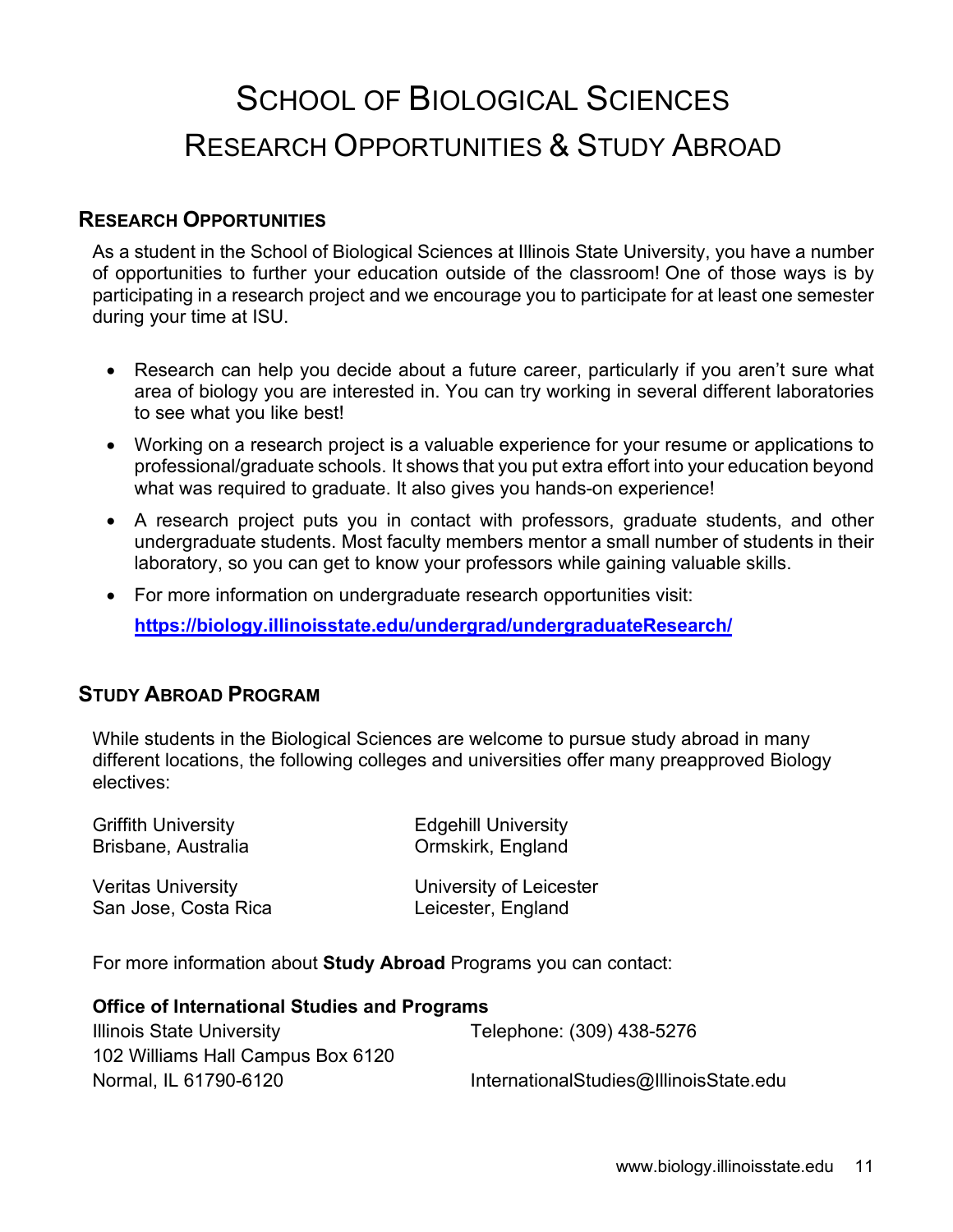## HONORS PROGRAM

### HONORS IN THE MAJOR: BIOLOGICAL SCIENCES

General Biology; Conservation Biology; Physiology, Neuroscience and Behavior; Plant Biology; Zoology; Biology Teacher Education; Molecular and Cellular Biology

Students in the Honors Program can choose to pursue various designations to earn upon graduation, including *Honors in the Major*. By completing *Honors in the Major*, students will:

- engage in an enriched and extended learning experience;
- develop as scholars and gain an edge over their peers by choosing a rigorous preparation in their field of study;
- be recognized in the Commencement Book, transcript, and on the diploma.

Students earn this designation at graduation; requirements, including being in good standing with the Honors Program, are reviewed at the end of the final semester:

- 1. Students are encouraged to attend an Honors Designations Workshop.
- 2. 3.3 cumulative GPA
- 3. 3.5 major GPA
- 4. Fulfill Honors Program participation requirements: 1 Honors Learning Experience per semester in the program, including the final semester (students are not required to complete an Honors Learning Experience when they are off-campus)
- 5. Complete Honors Learning Experiences in BSC, choose from option A or B below:
	- A. Honors Contract in BSC course at the 200 or 300 level and 3 hours of BSC 299 B. 6 hours of BSC 299
- 6. Complete an Honors Capstone Experience, specifically:
	- BSC 303: Senior Thesis (Honors Section)

For more information about honors in the major go to:

**[https://honors.illinoisstate.edu/downloads/academic/designations/HonorsBiologicalScien](https://honors.illinoisstate.edu/downloads/academic/designations/HonorsBiologicalSciences.pdf) [ces.pdf](https://honors.illinoisstate.edu/downloads/academic/designations/HonorsBiologicalSciences.pdf)**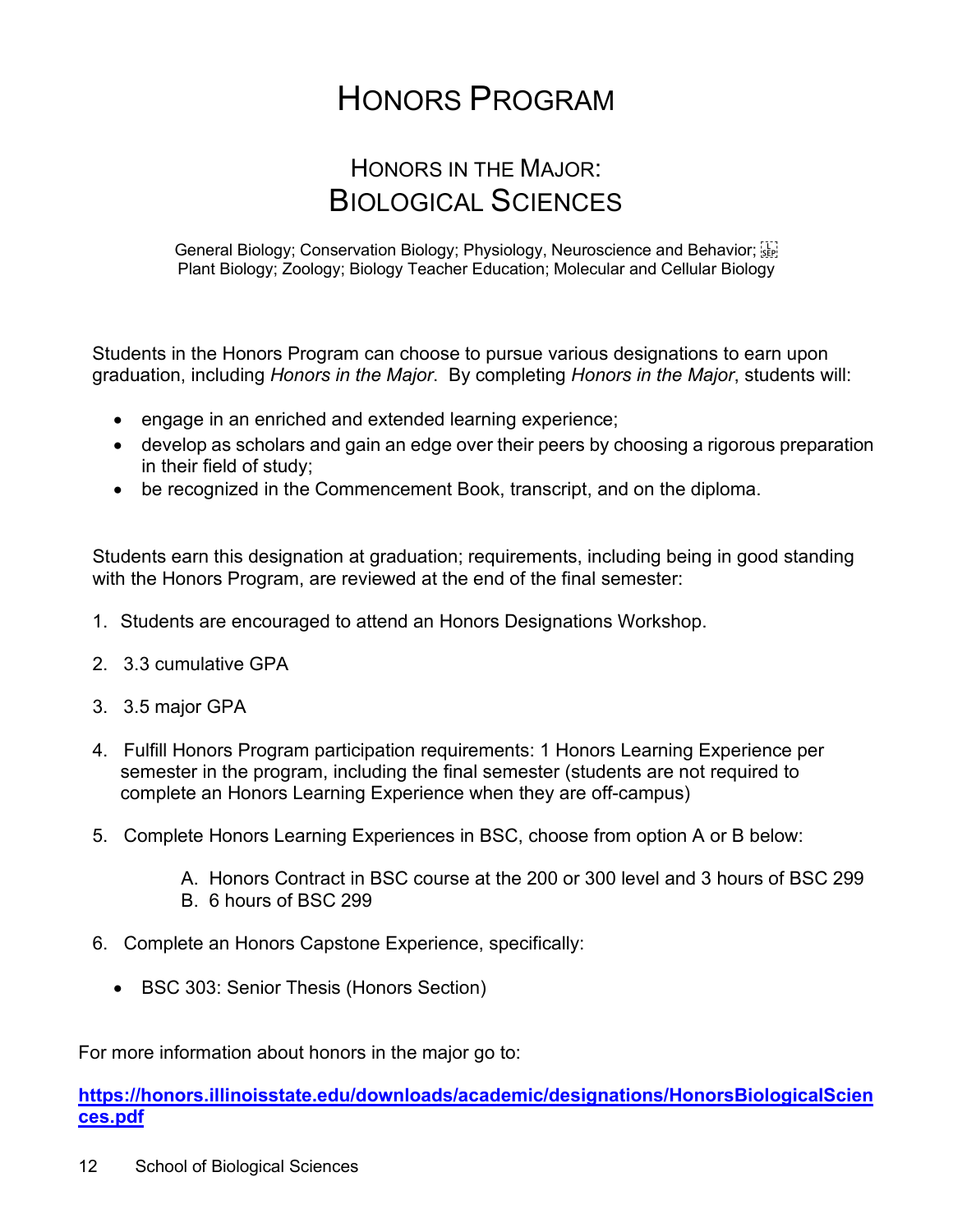### TO BE SUCCESSFUL IN BSC 197 AND BSC 196 (OR ANY BIOLOGY COURSES)

- It is strongly recommended that you have completed MAT 119 (College Algebra) or its equivalent.
- **Come to every class!** The instructors provide additional information and explanations that may not be covered in the text.
- Study a little bit each day to keep up with the material. Even though your professor may not assign homework, spending time with the material each day will allow you to keep up. This will also help you when it comes time to study for the tests.
- **Read the assigned or related portions of your textbook.** Skim through your textbook before the lecture. After the lecture, read your textbook again in more detail, concentrating on the terms and concepts from lecture while reviewing class notes.
- **Form your own study group.** Teaching the material to a classmate (or roommate) is a great way to make sure you really understand the material. This will help you identify gaps in your knowledge.
- **Remember that there is a difference between sight recognition/ memorization and true understanding.** Be self-reflective about your study habits and adjust them as needed.
- **If you have questions or need help, ask your professor!** Attend their office hours or make an appointment to meet with him/her; your professor is here to help you at any time throughout the semester!
- **Contact your professor as soon as you realize you are having trouble!** Do not wait until the end of the semester to ask for help!
- **For additional help, try tutoring!** The Julia N. Visor Center has free group tutoring specifically for BSC 196 and 197 who can help you with course material as well as general study skills. Additionally, a list of tutors for hire is kept in the Biological Sciences Office in 210 Julian Hall.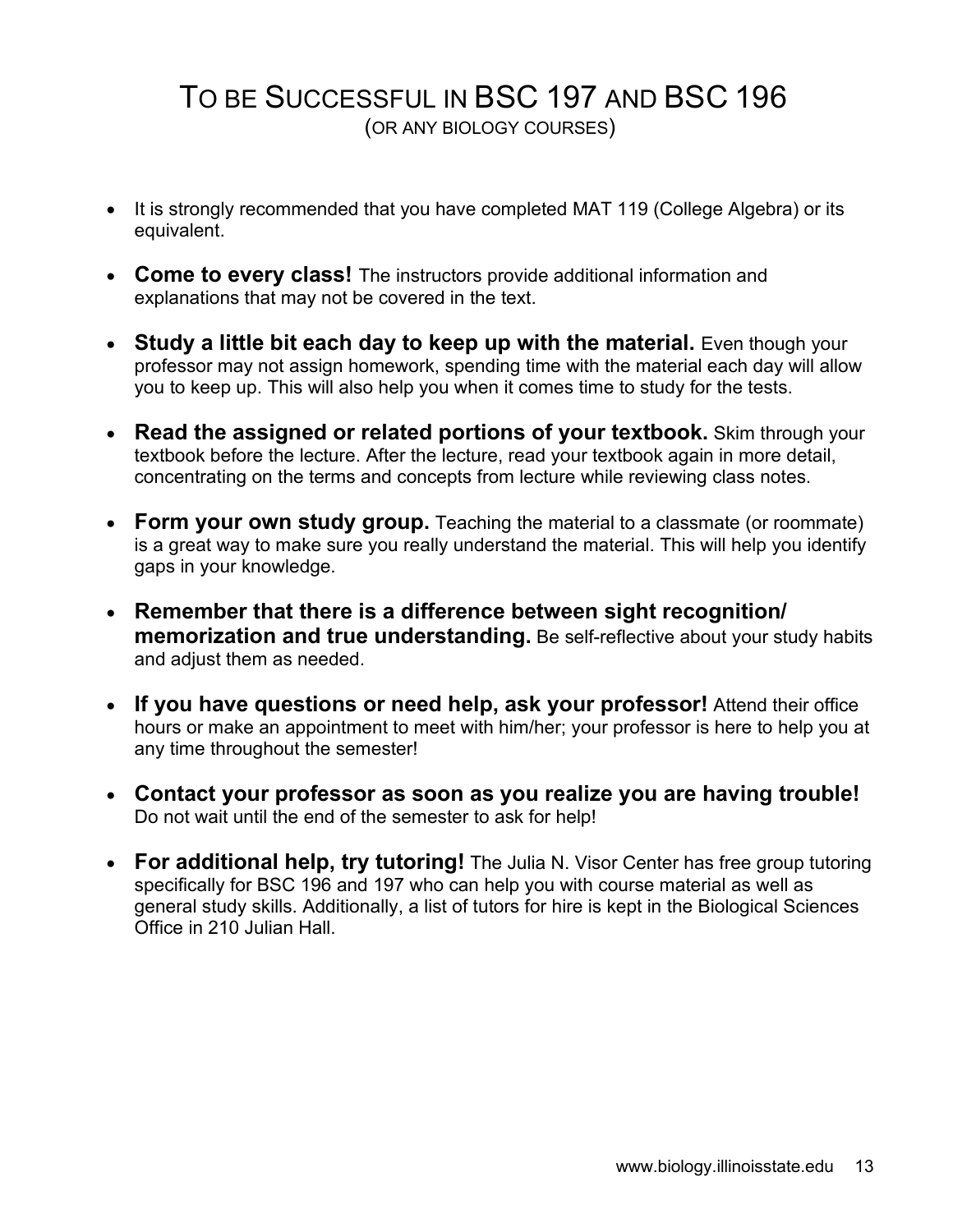### THINGS EVERY NEW BIOLOGY STUDENT SHOULD KNOW…

- **Check your e-mail frequently.** Your advisors and professors will send you important information through your Illinois State e-mail account. You can easily have your Illinois State e-mail forwarded to another account of your choosing.
- **Check the School website frequently.** The website is updated weekly with seminar announcements, job postings, etc.
- **School seminars bring experts to ISU.** Each week the School hosts speakers from around the country (and from ISU) that present exciting research findings from across the breadth of biology. You are encouraged to attend these seminars!
- **Get involved.** There are many opportunities to participate in the School outside of class. Take advantage of student organizations to meet other students interested in biology.
- **Do research, start early.** Hands-on research experiences are available to you! Contact individual faculty to find out about opportunities in their labs (a list of faculty research interests is available on the School website), but spaces are limited.
- **Study abroad.** ISU has several study abroad opportunities for students. In biology we offer an annual Costa Rican Rainforest Ecology course (BSC 311) that takes students to the Rainforest for a research experience. Check for fliers in the spring!